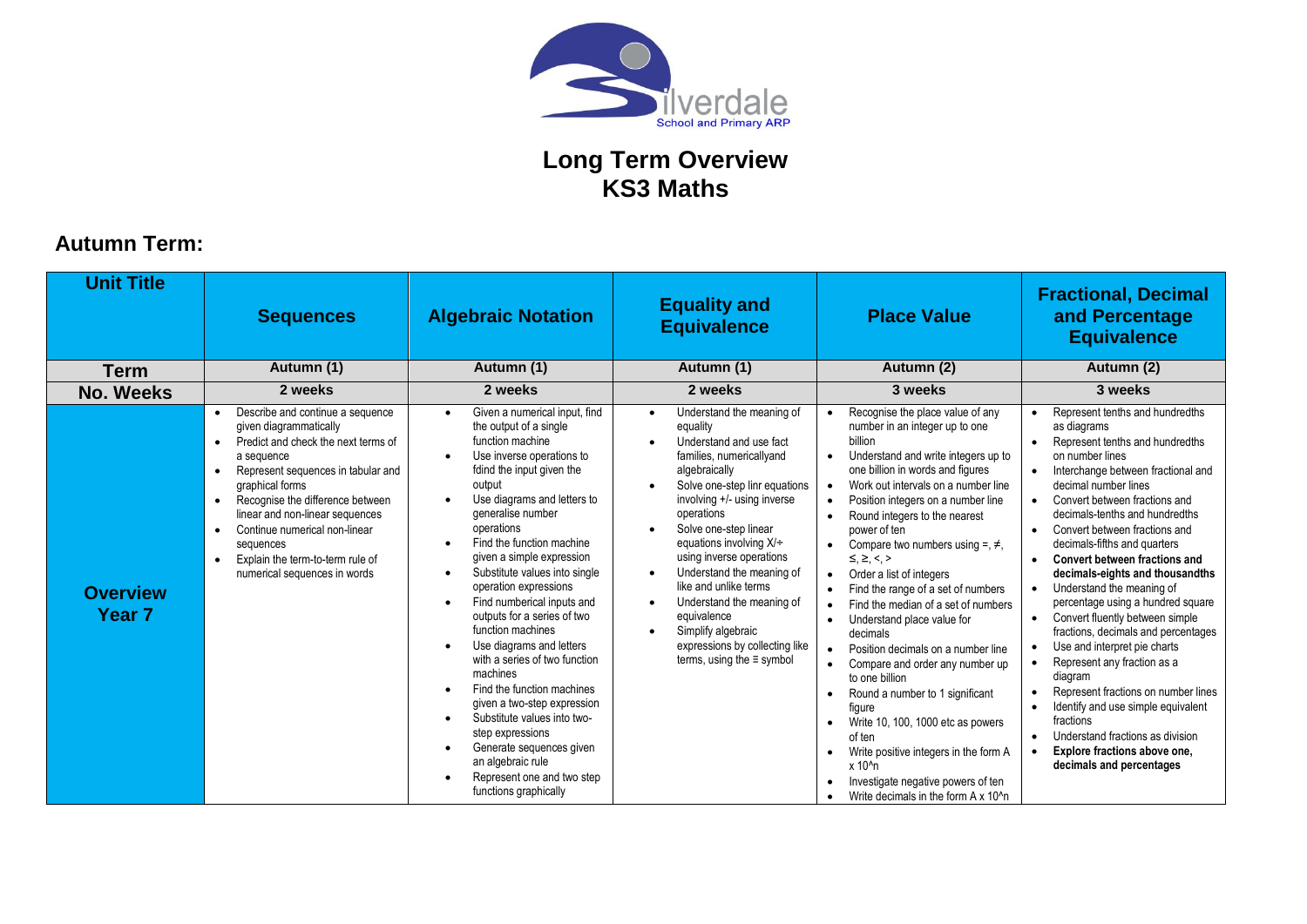

# **Spring Term:**

| <b>Unit Title</b>                    | <b>Addition and</b><br><b>Subtraction</b>                                                                                                                                                                                                                                                                                                                                                                                                                                                                                                                                                                                                                                                  | <b>Multiplication and</b><br><b>Division</b>                                                                                                                                                                                                                                                                                                                                                                                                                                                                                                                                                                                                                                                                                                                                                                                                 | <b>Fractions and</b><br><b>Percentages of</b><br>amounts                                                                                                                                                                                                                                                                               | <b>Operations and</b><br>equations with<br>directed numbers                                                                                                                                                                                                                                                                                                                                                                                                                                                                                                                                                                                      | <b>Addition and</b><br><b>Subtraction of</b><br>fractions                                                                                                                                                                                                                                                                                                                                                                                                                                                                                                                                                                                                                                                                                                                                                                                             |
|--------------------------------------|--------------------------------------------------------------------------------------------------------------------------------------------------------------------------------------------------------------------------------------------------------------------------------------------------------------------------------------------------------------------------------------------------------------------------------------------------------------------------------------------------------------------------------------------------------------------------------------------------------------------------------------------------------------------------------------------|----------------------------------------------------------------------------------------------------------------------------------------------------------------------------------------------------------------------------------------------------------------------------------------------------------------------------------------------------------------------------------------------------------------------------------------------------------------------------------------------------------------------------------------------------------------------------------------------------------------------------------------------------------------------------------------------------------------------------------------------------------------------------------------------------------------------------------------------|----------------------------------------------------------------------------------------------------------------------------------------------------------------------------------------------------------------------------------------------------------------------------------------------------------------------------------------|--------------------------------------------------------------------------------------------------------------------------------------------------------------------------------------------------------------------------------------------------------------------------------------------------------------------------------------------------------------------------------------------------------------------------------------------------------------------------------------------------------------------------------------------------------------------------------------------------------------------------------------------------|-------------------------------------------------------------------------------------------------------------------------------------------------------------------------------------------------------------------------------------------------------------------------------------------------------------------------------------------------------------------------------------------------------------------------------------------------------------------------------------------------------------------------------------------------------------------------------------------------------------------------------------------------------------------------------------------------------------------------------------------------------------------------------------------------------------------------------------------------------|
| <b>Term</b>                          | Spring (1)                                                                                                                                                                                                                                                                                                                                                                                                                                                                                                                                                                                                                                                                                 | Spring (1)                                                                                                                                                                                                                                                                                                                                                                                                                                                                                                                                                                                                                                                                                                                                                                                                                                   | Spring (2)                                                                                                                                                                                                                                                                                                                             | Spring (2)                                                                                                                                                                                                                                                                                                                                                                                                                                                                                                                                                                                                                                       |                                                                                                                                                                                                                                                                                                                                                                                                                                                                                                                                                                                                                                                                                                                                                                                                                                                       |
| <b>No. Weeks</b>                     | 2 weeks                                                                                                                                                                                                                                                                                                                                                                                                                                                                                                                                                                                                                                                                                    | 3 weeks                                                                                                                                                                                                                                                                                                                                                                                                                                                                                                                                                                                                                                                                                                                                                                                                                                      | 1 week                                                                                                                                                                                                                                                                                                                                 | 3 week                                                                                                                                                                                                                                                                                                                                                                                                                                                                                                                                                                                                                                           | 3 week                                                                                                                                                                                                                                                                                                                                                                                                                                                                                                                                                                                                                                                                                                                                                                                                                                                |
| <b>Overview</b><br>Year <sub>7</sub> | Properties of addition and<br>subtraction<br>Mental stratergies for addition and<br>subtraction<br>Use formal methods for addition of<br>integers<br>Use formal methods for addition of<br>$\bullet$<br>decimals<br>Use formal methods for subtraction<br>of decimals<br>Choose the most appropriate<br>$\bullet$<br>method: mental stragergies, formal<br>written or calculator<br>Solve problems in the context of<br>perimeter<br>Solve financial maths problems<br>Solve problems involving tables and<br>timetables<br>Solve problems with frequency<br>trees<br>Solve problems with bar charts and<br>line charts<br>Add and subtract numbers given in<br>$\bullet$<br>standard form | Properties of multiplication and<br>division<br>Understand and use factors<br>$\bullet$<br>Understand and use multiples<br>Multiply and divide integers and<br>decimals by powers of 10<br>Multiply by 0.1 and 0.01<br>$\bullet$<br>Convert metric units<br>$\bullet$<br>Use formal methods to multiply<br>$\bullet$<br>integers<br>Use formal methods to multiply<br>decimals<br>Use formal methods to divide<br>$\bullet$<br>integers<br>Use formal methods to divide<br>decimals<br>Undewrstand and use order of<br>$\bullet$<br>operations<br>Solve problems using the area of<br>rectangles and parallelograms<br>Solve problems using the area of<br>triangles<br>Solve problems using the area of<br>$\bullet$<br>trapezia<br>Solve problems using the mean<br><b>Explore multiplication and</b><br>division in algebraic expressions | Find a fractions of a given<br>amount<br>Use a given fraction to dins<br>the whole and/or other<br>fractions<br>Find a percentage of a given<br>amount using mental<br>methods<br>Find a percentage of a given<br>amount using a calculator<br>Solve problems with<br>fractions greater than 1<br>and percentages greater<br>than 100% | Understand and use<br>$\bullet$<br>representations of directed<br>numbers<br>Order directed numbers using lines<br>and appropriate symbols<br>Perform calculations that cross<br>zero<br>Add directed numbers<br>$\bullet$<br>Multiplication of directed numbers<br>$\bullet$<br>Multiplication and division of<br>directed numbers<br>Use a calculator for directed<br>number calculations<br>Evaluate algebraic expressions<br>with directed number<br>Introduction to two-step equations<br>$\bullet$<br>Use order of operations with<br>$\bullet$<br>directed numbers<br>Roots of positive numbers<br><b>Explore higher powers and roots</b> | Understand representations of<br>fractions<br>Convert between mixed numbers<br>and fractions<br>Add and subtract unit fractions with<br>$\bullet$<br>same denominator<br>Add and subtract fractions with<br>$\bullet$<br>same denominator<br>Add and subtract fractions from<br>$\bullet$<br>integers expressing the answer as<br>a single fraction<br>Understand and use equivalent<br>$\bullet$<br>fractions<br>Add and subtract fractions where<br>$\bullet$<br>the denominators share a single<br>common multiple<br>Add and subtract fractions with any<br>$\bullet$<br>denominator<br>Add and subtract improper<br>$\bullet$<br>fractions and mixed numbers<br>Use fractions in algebraic contexts<br>$\bullet$<br>Use equivalence to add and<br>subtract decimals and fractions<br>Add and subtract simple algebraic<br>$\bullet$<br>fractions |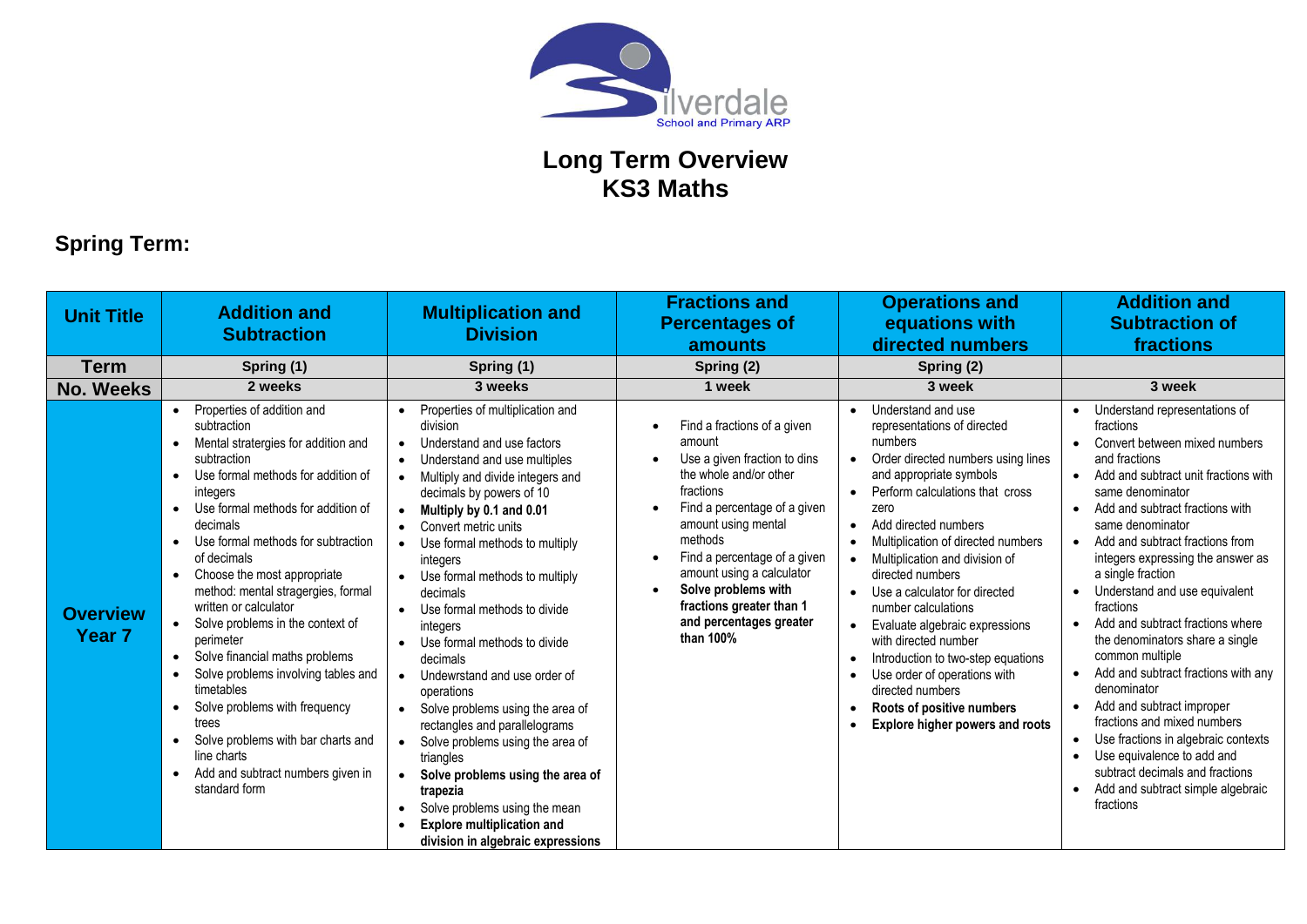

#### **Summer Term:**

| <b>Unit Title</b>                | <b>Constructing and</b><br><b>Measuring</b>                                                                                                                                                                                                                                                                                                                                                                                                                                                                                                                                                                  | <b>Geometric Reasoning</b>                                                                                                                                                                                                                                                                                                                                                                                                                                                                                                                                                                                               | <b>Number sense</b>                                                                                                                                                                                                                                                                                                                                                                                                                                                                                                                                                                                  | <b>Sets and probability</b>                                                                                                                                                                                                                                                                                                                                                                                                                                                                               | <b>Prime Numbers</b>                                                                                                                                                                                                                                                                                                                                                                                                                                                                                         |
|----------------------------------|--------------------------------------------------------------------------------------------------------------------------------------------------------------------------------------------------------------------------------------------------------------------------------------------------------------------------------------------------------------------------------------------------------------------------------------------------------------------------------------------------------------------------------------------------------------------------------------------------------------|--------------------------------------------------------------------------------------------------------------------------------------------------------------------------------------------------------------------------------------------------------------------------------------------------------------------------------------------------------------------------------------------------------------------------------------------------------------------------------------------------------------------------------------------------------------------------------------------------------------------------|------------------------------------------------------------------------------------------------------------------------------------------------------------------------------------------------------------------------------------------------------------------------------------------------------------------------------------------------------------------------------------------------------------------------------------------------------------------------------------------------------------------------------------------------------------------------------------------------------|-----------------------------------------------------------------------------------------------------------------------------------------------------------------------------------------------------------------------------------------------------------------------------------------------------------------------------------------------------------------------------------------------------------------------------------------------------------------------------------------------------------|--------------------------------------------------------------------------------------------------------------------------------------------------------------------------------------------------------------------------------------------------------------------------------------------------------------------------------------------------------------------------------------------------------------------------------------------------------------------------------------------------------------|
| <b>Term</b>                      | Summer (1)                                                                                                                                                                                                                                                                                                                                                                                                                                                                                                                                                                                                   | Summer (1)                                                                                                                                                                                                                                                                                                                                                                                                                                                                                                                                                                                                               | Summer (2)                                                                                                                                                                                                                                                                                                                                                                                                                                                                                                                                                                                           | Summer (2)                                                                                                                                                                                                                                                                                                                                                                                                                                                                                                | <b>Summer</b>                                                                                                                                                                                                                                                                                                                                                                                                                                                                                                |
| <b>No. Weeks</b>                 | з                                                                                                                                                                                                                                                                                                                                                                                                                                                                                                                                                                                                            | 3                                                                                                                                                                                                                                                                                                                                                                                                                                                                                                                                                                                                                        |                                                                                                                                                                                                                                                                                                                                                                                                                                                                                                                                                                                                      |                                                                                                                                                                                                                                                                                                                                                                                                                                                                                                           |                                                                                                                                                                                                                                                                                                                                                                                                                                                                                                              |
| <b>Overview</b><br><b>Year 7</b> | • Understand and use letter and<br>labelling conventions including those<br>for geometric figures<br>• Draw and measure line segments<br>including geometric figures<br>• Understand angles as a measure of<br>turn<br>• Classify angles<br>• Measure angles up to 180<br>• Draw angles up to 180<br>• Draw and measure angles between<br>180 and 360<br>• Identify perpendicular and parallel<br>lines<br>• Recognise types of triangle<br>• Recognise typres of quadrilateral<br>• Identify polygons up to a decagon<br>• Construct triangles using SSS<br>• Construct triangles using SSS, SAS<br>and ASA | • Understand and use sum of angles at<br>a point<br>• Understand and use the sum of angles<br>on a straight line<br>• Understand and use the equality of<br>vertically opposite angles<br>• Know and apply the sum of angles in a<br>triangle<br>• Know and apply the sum of angles in a<br>quadrilateral<br>• Solve angle problems using properties<br>of triangles and quadrilaterals<br>• Solve complex angle problems<br>• Find and use the angle sum of a<br>polygon<br>• Investigate angles in parallel lines<br>• Understand and use parallel line angle<br>rules<br>• Use known facts to obtain simple<br>proofs | • Know and use mental addition and<br>subtraction strategies for integers<br>• Know and use mental multiplication<br>and division strategies for integers<br>• Know and use mental arithmetic<br>strategies for decimals<br>• Know and use mental arithmetic<br>strategies for fractions<br>• Use factors to simplify calculations<br>• Use estimation as a method for<br>checking mental calculations<br>• Use known number facts to derive<br>other facts<br>• Use know algebraic facts to derive<br>other facts<br>• Know when to use a mental strategy,<br>formal written method or a calculator | • Identify and represent sets<br>• Interpret and create a venn diagram<br>• Understand and use the intersection<br>of sets<br>• Understand and use the union of sets<br>• Understand and use the complement<br>of a set<br>• Know and use the vocabulary of<br>probability<br>• Generate sample spaces for single<br>events<br>• Calculate the probability of a single<br>event<br>• Understand and use the probability<br>scale<br>• Know that the sum of probabilities of<br>all possible outcomes is 1 | • Find and use multiples<br>• Identify factors of numbers and<br>expressions<br>• Recognise and identify prime<br>numbers<br>• Recognise square and triangular<br>numbers<br>$\bullet$ Find common factors of a set<br>numbers inc the HCF<br>• Find common multples of a set of<br>numbers inc the LCM<br>• Write a number as a product of its<br>prime numbers<br>• Use a venn diagram to calculate the<br>HCF and LCM<br>• Make and test conjecture<br>• Use counter examples to disprove a<br>conjecture |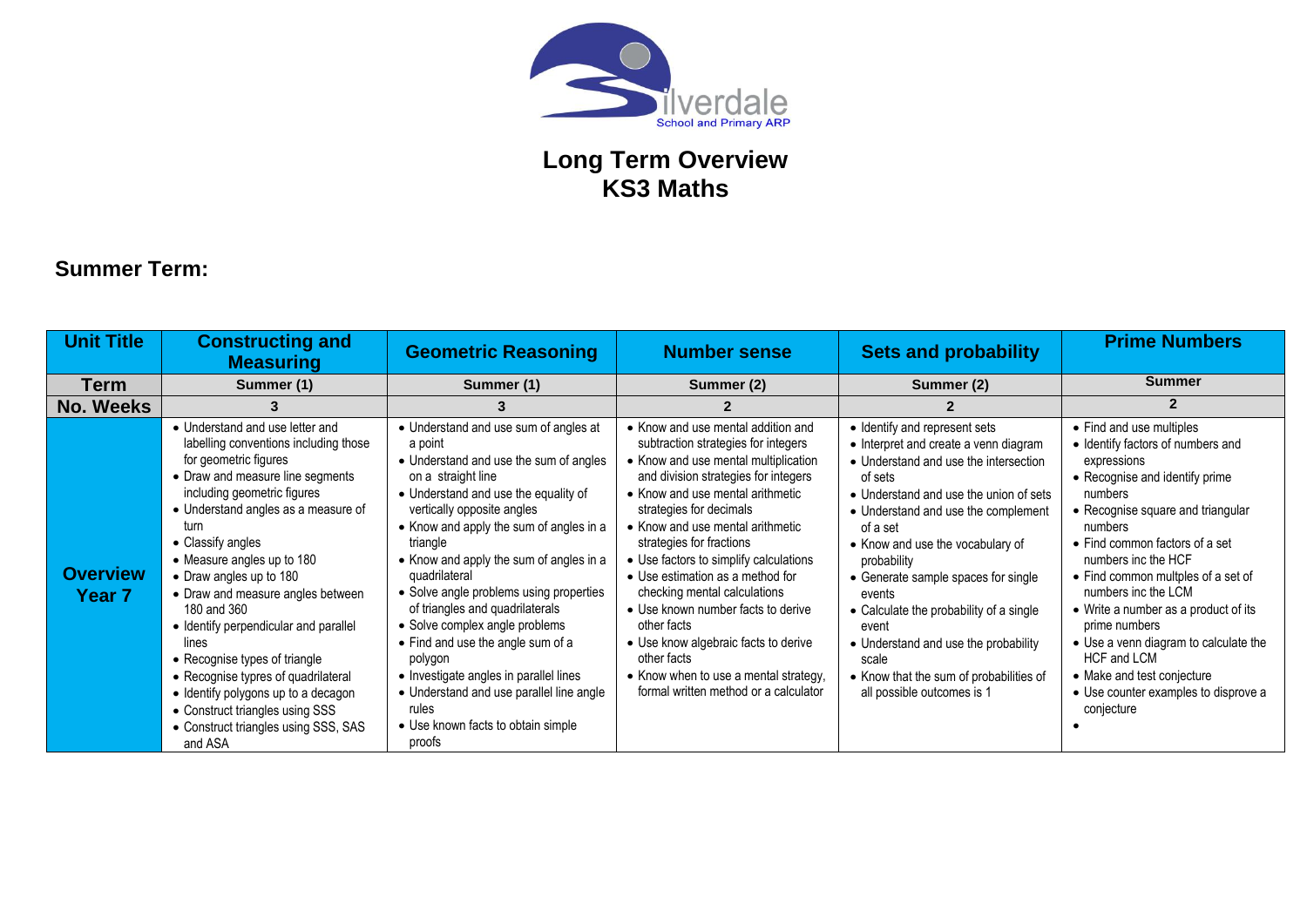

#### **Autumn Term**

| <b>Unit Title</b>         | <b>Ratio-and-Scale</b>                                                                                                                                                                                                                                                                                                                                                                                                                                                                     | <b>Multiplicative-</b><br><b>Change</b>                                                                                                                                                                                                                                                                                                                                                                   | <b>Multiplying-and-</b><br><b>Dividing-Fractions</b>                                                                                                                                                                                                                                                                                                                                                                                                                                                                    | <b>Cartesian-Plane</b>                                                                                                                                                                                                                                                                                                                                                                                                                                                                                                                                                                                                            | <b>Representing-Data</b>                                                                                                                                                                                                                                                                                                                                                                                                               | <b>Tables and</b><br>probability                                                                                                                                                                                                                                      |
|---------------------------|--------------------------------------------------------------------------------------------------------------------------------------------------------------------------------------------------------------------------------------------------------------------------------------------------------------------------------------------------------------------------------------------------------------------------------------------------------------------------------------------|-----------------------------------------------------------------------------------------------------------------------------------------------------------------------------------------------------------------------------------------------------------------------------------------------------------------------------------------------------------------------------------------------------------|-------------------------------------------------------------------------------------------------------------------------------------------------------------------------------------------------------------------------------------------------------------------------------------------------------------------------------------------------------------------------------------------------------------------------------------------------------------------------------------------------------------------------|-----------------------------------------------------------------------------------------------------------------------------------------------------------------------------------------------------------------------------------------------------------------------------------------------------------------------------------------------------------------------------------------------------------------------------------------------------------------------------------------------------------------------------------------------------------------------------------------------------------------------------------|----------------------------------------------------------------------------------------------------------------------------------------------------------------------------------------------------------------------------------------------------------------------------------------------------------------------------------------------------------------------------------------------------------------------------------------|-----------------------------------------------------------------------------------------------------------------------------------------------------------------------------------------------------------------------------------------------------------------------|
| <b>Term</b>               | Autumn (a)                                                                                                                                                                                                                                                                                                                                                                                                                                                                                 | Autumn (a)                                                                                                                                                                                                                                                                                                                                                                                                | Autumn (a)                                                                                                                                                                                                                                                                                                                                                                                                                                                                                                              | Autumn (b)                                                                                                                                                                                                                                                                                                                                                                                                                                                                                                                                                                                                                        | Autumn (b)                                                                                                                                                                                                                                                                                                                                                                                                                             | Autumn (b)                                                                                                                                                                                                                                                            |
| <b>No. Weeks</b>          | $\mathbf{2}$                                                                                                                                                                                                                                                                                                                                                                                                                                                                               | $\overline{2}$                                                                                                                                                                                                                                                                                                                                                                                            | 2                                                                                                                                                                                                                                                                                                                                                                                                                                                                                                                       | 3                                                                                                                                                                                                                                                                                                                                                                                                                                                                                                                                                                                                                                 |                                                                                                                                                                                                                                                                                                                                                                                                                                        |                                                                                                                                                                                                                                                                       |
| <b>Overview</b><br>Year 8 | Understand the meaning<br>$\bullet$<br>and representation of ratio<br>Understand and use ratio<br>notation<br>Solve problems involving<br>ratios of the form $1:n$<br>Solve proportional problems<br>involving the ration m:n<br>Divide a value into a given<br>ratio<br>Express ratios in their<br>simplest integer form<br>Compare ratios and related<br>fractions<br>Understand pi as the ratio<br>between diameter and<br>circumference<br>Understand gradient of a<br>line as a ratio | Solve problems involving<br>direct proportion<br>Explore conversion graphs<br>Convert between currencies<br>Explore direct proportion<br>graphs<br>Explore relationships<br>$\bullet$<br>between similar shapes<br>Understand scale factors as<br>$\bullet$<br>multiplicative<br>representations<br>Draw and interpret scale<br>$\bullet$<br>diagrams<br>Interpret maps using scale<br>factors and ratios | Represent multiplication of<br>fractions<br>Multiply a fraction by an<br>integer<br>Find the product of a pair of<br>unit fractions<br>Find the product of a pair of<br>$\bullet$<br>any fractions<br>Divide an integer by a<br>$\bullet$<br>fraction<br>Divide a fraction by a unit<br>$\bullet$<br>fraction<br>Understand and use the<br>$\bullet$<br>reciprocal<br>Divide any pair of fractions<br>Multiply and divide<br>improper and mixed<br>farctions<br>Multiply and divide<br>$\bullet$<br>algebraic fractions | Work with coordinates in all<br>four quadrants<br>Identify and draw lines that<br>are parallel to the axis<br>Recognise and use the line<br>$V = X$<br>Recognise and use the lines<br>of the form y=kx<br>Link y=kx to direct<br>$\bullet$<br>proportion problems<br>Explore the gradient of the<br>$line v = kx$<br>Recognise and use lines of<br>the form $y=x+a$<br>Explore graphs with<br>negative gradient (y=-kx,<br>у=а-х, х+у=а)<br>Link graphs to linear<br>$\bullet$<br>sequences<br>Plot graphs of the form<br>$\bullet$<br>y=mx+c<br>Explore non linear graphs<br>$\bullet$<br>Find the midpoint of a line<br>segment | Draw and interpret scatter<br>graphs<br>Understand and describe linear<br>correlation<br>Draw and use line of best fit<br>Identify non linear relationships<br>Identify different types of data<br>Read and interpret ungrouped<br>frequency tables<br>Read and interpret grouped<br>frequency tables<br>Represent grouped discrete data<br>Represent continuous data<br>grouped into equal classes<br>Represent data in two way table | Construct sample spaces<br>for 1 or more events<br>Find probabilities from a<br>sample space<br>Find probabilities from<br>two way tables<br>Find probabilities from<br>Venn diagrams<br>Use the product rule for<br>finding the total number of<br>possible outcomes |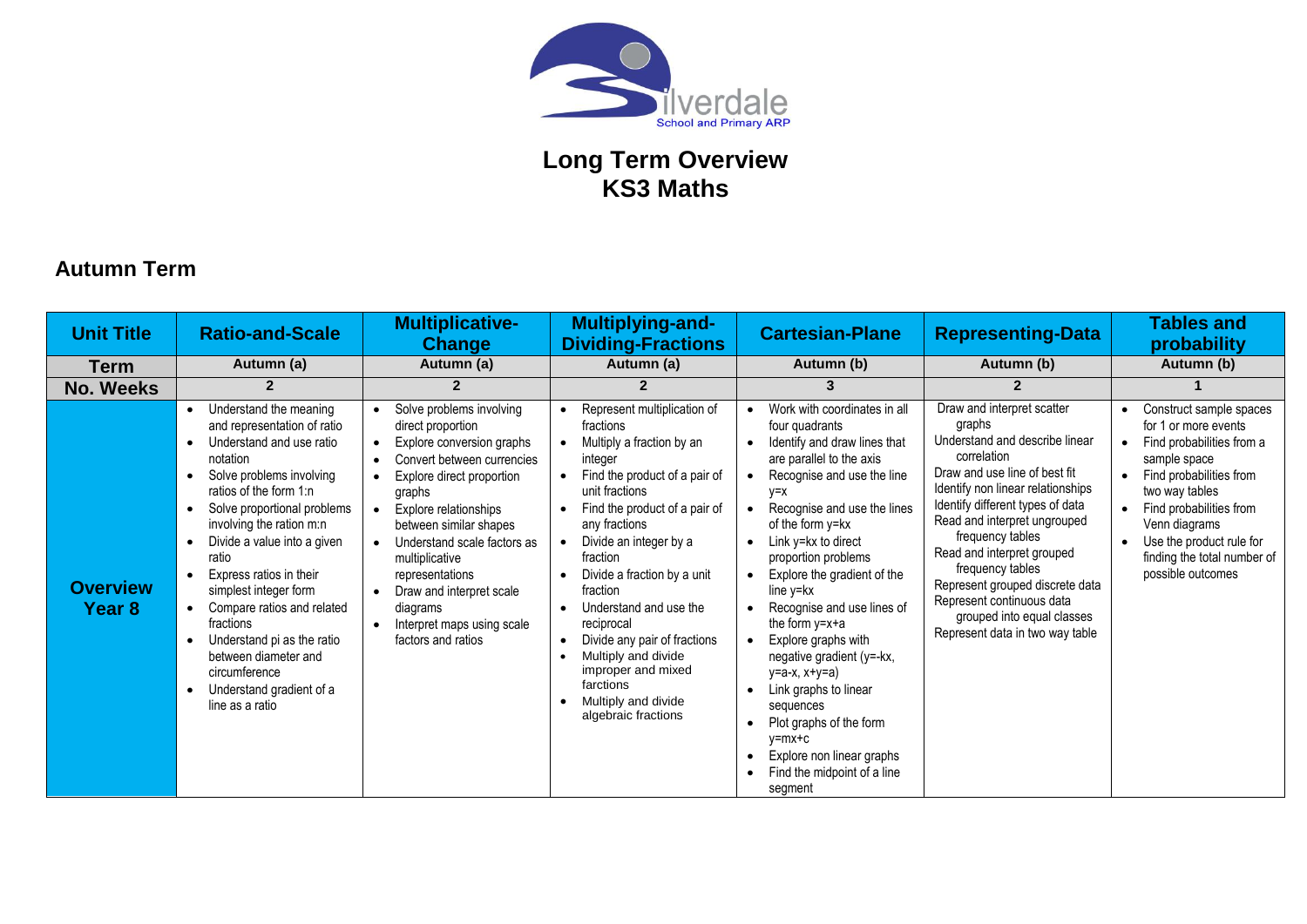

# **Spring Term:**

| <b>Unit Title</b>         | <b>Brackets, equations and</b><br><b>inequalities</b>                                                                                                                                                                                                                                                                                                                                                                                                                                                                                                                                                                                                   | sequences                                                                                                                                                                                                                    | <b>indices</b>                                                                                                                                                                                                                                                                                                      | <b>Fractions and percentages</b>                                                                                                                                                                                                                                                                                                                                                                                                                                                                                                                                                                                                                                                                                                                                                                                                                                                                                                                                           | <b>Standard index form</b>                                                                                                                                                                                                                                                                                                                                                                                                                                                                                                                         | <b>Number sence</b>                                                                                                                                                                                                                                                                                                                                                                                                                                                                   |
|---------------------------|---------------------------------------------------------------------------------------------------------------------------------------------------------------------------------------------------------------------------------------------------------------------------------------------------------------------------------------------------------------------------------------------------------------------------------------------------------------------------------------------------------------------------------------------------------------------------------------------------------------------------------------------------------|------------------------------------------------------------------------------------------------------------------------------------------------------------------------------------------------------------------------------|---------------------------------------------------------------------------------------------------------------------------------------------------------------------------------------------------------------------------------------------------------------------------------------------------------------------|----------------------------------------------------------------------------------------------------------------------------------------------------------------------------------------------------------------------------------------------------------------------------------------------------------------------------------------------------------------------------------------------------------------------------------------------------------------------------------------------------------------------------------------------------------------------------------------------------------------------------------------------------------------------------------------------------------------------------------------------------------------------------------------------------------------------------------------------------------------------------------------------------------------------------------------------------------------------------|----------------------------------------------------------------------------------------------------------------------------------------------------------------------------------------------------------------------------------------------------------------------------------------------------------------------------------------------------------------------------------------------------------------------------------------------------------------------------------------------------------------------------------------------------|---------------------------------------------------------------------------------------------------------------------------------------------------------------------------------------------------------------------------------------------------------------------------------------------------------------------------------------------------------------------------------------------------------------------------------------------------------------------------------------|
| Term                      | Spring (a)                                                                                                                                                                                                                                                                                                                                                                                                                                                                                                                                                                                                                                              | Spring (a)                                                                                                                                                                                                                   | Spring (a)                                                                                                                                                                                                                                                                                                          | Spring (a)                                                                                                                                                                                                                                                                                                                                                                                                                                                                                                                                                                                                                                                                                                                                                                                                                                                                                                                                                                 | Spring (a)                                                                                                                                                                                                                                                                                                                                                                                                                                                                                                                                         | Spring (a)                                                                                                                                                                                                                                                                                                                                                                                                                                                                            |
| No. Weeks                 | $\overline{\mathbf{4}}$                                                                                                                                                                                                                                                                                                                                                                                                                                                                                                                                                                                                                                 | $\mathbf{1}$                                                                                                                                                                                                                 | $\mathbf{1}$                                                                                                                                                                                                                                                                                                        | 3                                                                                                                                                                                                                                                                                                                                                                                                                                                                                                                                                                                                                                                                                                                                                                                                                                                                                                                                                                          | $\overline{2}$                                                                                                                                                                                                                                                                                                                                                                                                                                                                                                                                     | $\mathbf{1}$                                                                                                                                                                                                                                                                                                                                                                                                                                                                          |
| <b>Overview</b><br>Year 8 | • Form algebraic expressions<br>• Use directed number with<br>algebra<br>• Multiply out a single bracket<br>• Factorise into a single bracket<br>• Expand multiple single<br>brackets and simplify<br>• Expand a pair of binomials<br>• Solve equations, including<br>with brackets<br>• Form and solve equations<br>with brackets<br>• Understand and solve simple<br>inequalities<br>• Form and solve inequalities<br>• Solve equations and<br>inequalities with unknown on<br>both sides<br>• Form and solve equations<br>and inequalities with unknown<br>on both sides<br>• Identify and use formulae,<br>expressions, identities and<br>equations | • Generate sequences given a rule in<br>words<br>• Generate sequences given a<br>simple algebraic form<br>• Generate sequences given a<br>complex algebraic rule<br>• Find the rule for the nth term of a<br>linear sequence | • Adding and subtracting<br>expressions with indices<br>• Simplifying algebraic expression<br>by multiplying indices<br>• Simplifying algebraic expression<br>by dividng indices<br>• Using the addition law for indices<br>• Using the addition and subtraction<br>law for indices<br>• Exploring powers of powers | • Convert fluently between key<br>fractions, decimals and<br>percentages<br>• Calculate key fractions,<br>decimlas and percentages of an<br>amount without a calculator<br>• Calculate fractions, decimals<br>and percentages of an amount<br>using calculator methods<br>• Convert between decimals and<br>percentages greater than 100%<br>• Percentage decrease with a<br>multiplier<br>• Calculate percentage increase<br>and decrease using multiplier<br>• Express one number asa<br>fraction or a percentage of<br>another without a calculator<br>• Express one number asa<br>fraction or a percentage of<br>another with a calculator<br>• Work with percentage change<br>• Choose appropriate methods to<br>solve percentage problems<br>• Find the original amount given<br>the percentage less than 100%<br>• Find the original amount given<br>the percentage greater than<br>100%<br>• Choose appropriate methods to<br>solve complex percentage<br>problems | Investigate positive powers of 10<br>Work with numbers greater than 1 in<br>standard form<br>Investigate negative powers of 10<br>Work with numbers between 0 and 1<br>in standard form<br>Compare and order numbers in<br>standard form<br>Mentally calculate with numbers in<br>standard form<br>Add and subtract numbers in<br>standard form<br>Multiply and divide numbers in<br>standard form<br>Use a calculator to work with<br>numbers in standard form<br>Understand and use negative indices<br>Understand and use fractional<br>indices | Round numbers<br>to power of 10,<br>and 1 significant<br>figure<br>Round numbers<br>to a given number<br>of decimal places<br>Estimate the<br>naswer to a<br>calculation<br>Understand and<br>use error interval<br>notation<br>Calculate using<br>the order of<br>operations<br>Calculate with<br>money<br>Convert metric<br>units of weight<br>and capacity<br>Convert metric<br>units of area<br>Convert metric<br>units of volume<br>Solve problems<br>using time and<br>calender |